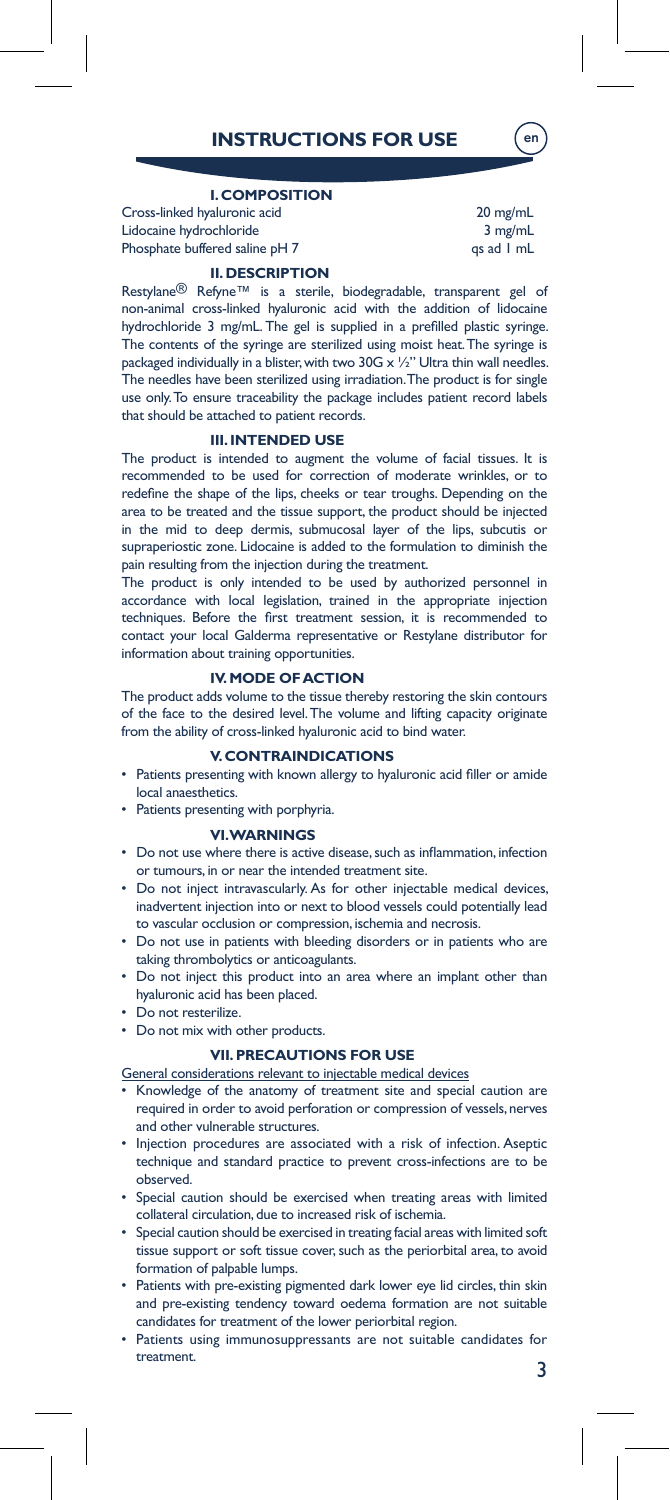- Special caution should be exercised in treating patients with a tendency to form hypertrophic scars or any other healing disorders.
- Injection procedures can lead to reactivation of latent or subclinical herpes viral infections.
- Patients who are using substances that affect platelet function, such as aspirin and nonsteroidal anti-inflammatory drugs may,as with any injection, experience increased bruising or bleeding at injection sites.
- Patients with unattainable expectations are not suitable candidates for treatment.
- Do not use the product if the package is damaged.
- Do not use the product if the contents of the syringe are cloudy.

Specific considerations relevant to the use of this product

- Considerations should be given to the total dose of lidocaine administered if dental block or topical administration of lidocaine is used concurrently. High doses of lidocaine (more than 400 mg) can cause acute toxic reactions manifesting as symptoms affecting the central nervous system and cardiac conduction.
- Lidocaine should be used with caution in patients receiving other local anaesthetics or agents structurally related to amide-type local anaesthetics e.g., certain anti-arrhythmics, since the systemic toxic effects can be additive.
- Lidocaine should be used cautiously in patients with epilepsy, impaired cardiac conduction, severely impaired hepatic function or severe renal dysfunction.
- If the product is injected too superficially this may result in visible lumps and/or bluish discoloration.
- The patient must avoid exposing the treated area to heat (sun bathing, sauna, steam baths, etc.) or extreme cold until any signs of local inflammation have disappeared.
- If laser treatment, chemical peeling or any other procedure based on active dermal response is performed after treatment with this product there is a theoretical risk of eliciting an inflammatory reaction at the implant site. This also applies if the product is administered before the skin has healed completely after such a procedure.
- At each treatment session a maximum dosage of 2 mL per treatment site is recommended.
- This product has not been tested in pregnant or breastfeeding women.
- Do not use in children.

# **VIII. ADVERSE EVENTS**

Patients must be informed of the potential risks and adverse events related to the injection procedure and to the use of this product.

The following post market adverse events have been reported (non-exhaustive list): angioedema, atrophy/scaring, blisters, bruising, capillary disorders such as telangiectasia, dermatitis, discoloration, erythema, hypersensitivity, induration, infection, inflammation, ischemia/necrosis, mass, neurological symptoms such as paraesthesia, pain/tenderness, papules/nodules, pruritus, reactivation of herpes infection, short duration of effect, swelling and urticaria.

Other potential adverse events that have been reported following injection of hyaluronic acid gels in general and may occur when using the product include the following: abscess, acne, device dislocation, fistula, granuloma, rash and visual disturbance.

Injection related adverse events such as bruising, erythema, itching, swelling, pain and tenderness generally resolve spontaneously within one week after injection.

Vascular compromise may occur due to an inadvertent intravascular injection or as a result of vascular compression associated with implantation of any injectable product. This may manifest as ischemia or necrosis at the implant site or in the area supplied by the blood vessels affected; or rarely as ischemic events in other organs due to embolisation. Following facial aesthetic treatments isolated rare cases have been reported regarding ischemic events affecting the eye leading to visual loss, and the brain resulting in cerebral infarction. After injections of the nose ischemia/necrosis may occur, especially in patients who had prior rhinoplasty.

Symptoms of inflammation at the implant site commencing either shortly after injection or after a delay of up to several weeks have been reported. In case of unexplained inflammatory reactions infections should be excluded and treated if necessary since inadequately treated infections may progress into complications such as abscess formation. Treatment using only oral corticosteroids without concurrent antibiotic treatment is not recommended.